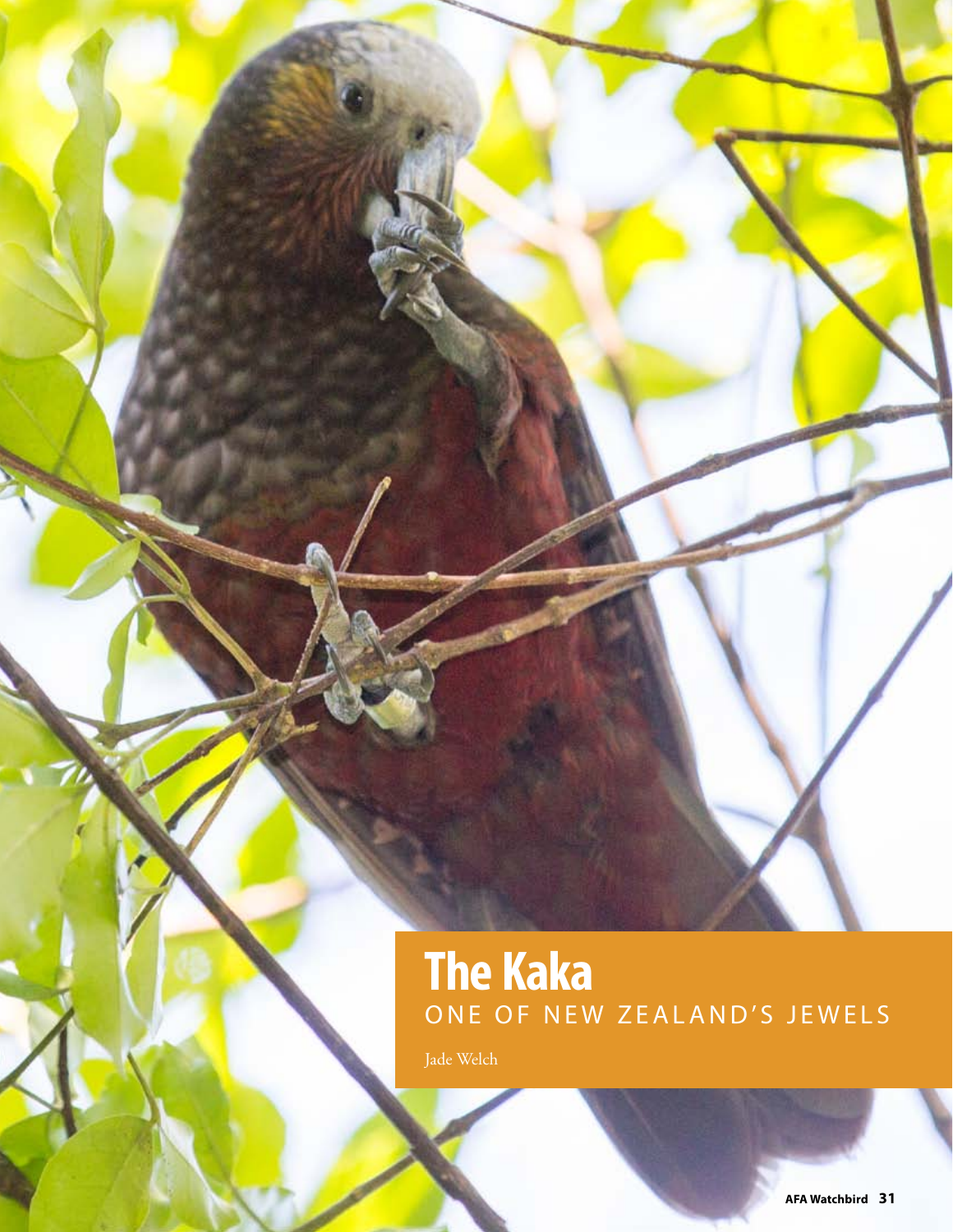

riginating from New Zealand the Kaka is a brushtongued parrot of great intelligence and interest. To some they may look somewhat odd and out of this world and not be immediately recognized as a parrot. A parrot they are though indeed and like many parrot species they have declined throughout their range. The following is a small article that has been compiled with the assistance of aviculturalist's and zoo people.

#### **Sub-species**

There are two sub-species of Kaka. Quite simply the two are divided between the North and South Island. The South Island containing the nominate race *Nestor m. meridionalis*. The North Island sub-species *Nestor m. septentrionalis* is said to be smaller and not as intensely coloured as the nominate form. They are found in native forests and on islands and at times venture close to suburbia.

#### **Current Status**

There are currently estimated to be between  $1,000-5,000$ individuals in the wilds of New Zealand. As it stands the Kaka is listed as vulnerable and breeding programs have worked on producing birds in captivity and releasing them into the wild. These have been quite successful with captive bred released Kaka being seen in areas they had disappeared from long ago. These captive bred birds appear to mix in well with wild Kaka and are breeding.

#### **Threats**

Threats come in the form of habitat clearing and predation and competition for food by pest species. These include possums, cats, stoats and more. The advent of pest free fenced off reserves has helped not only the Kaka but also other native species.

#### **Diet**

Wild Kaka consume a diet of seeds, berries, honeydew, nectar, sap, and live food. The foods consumed are seasonal

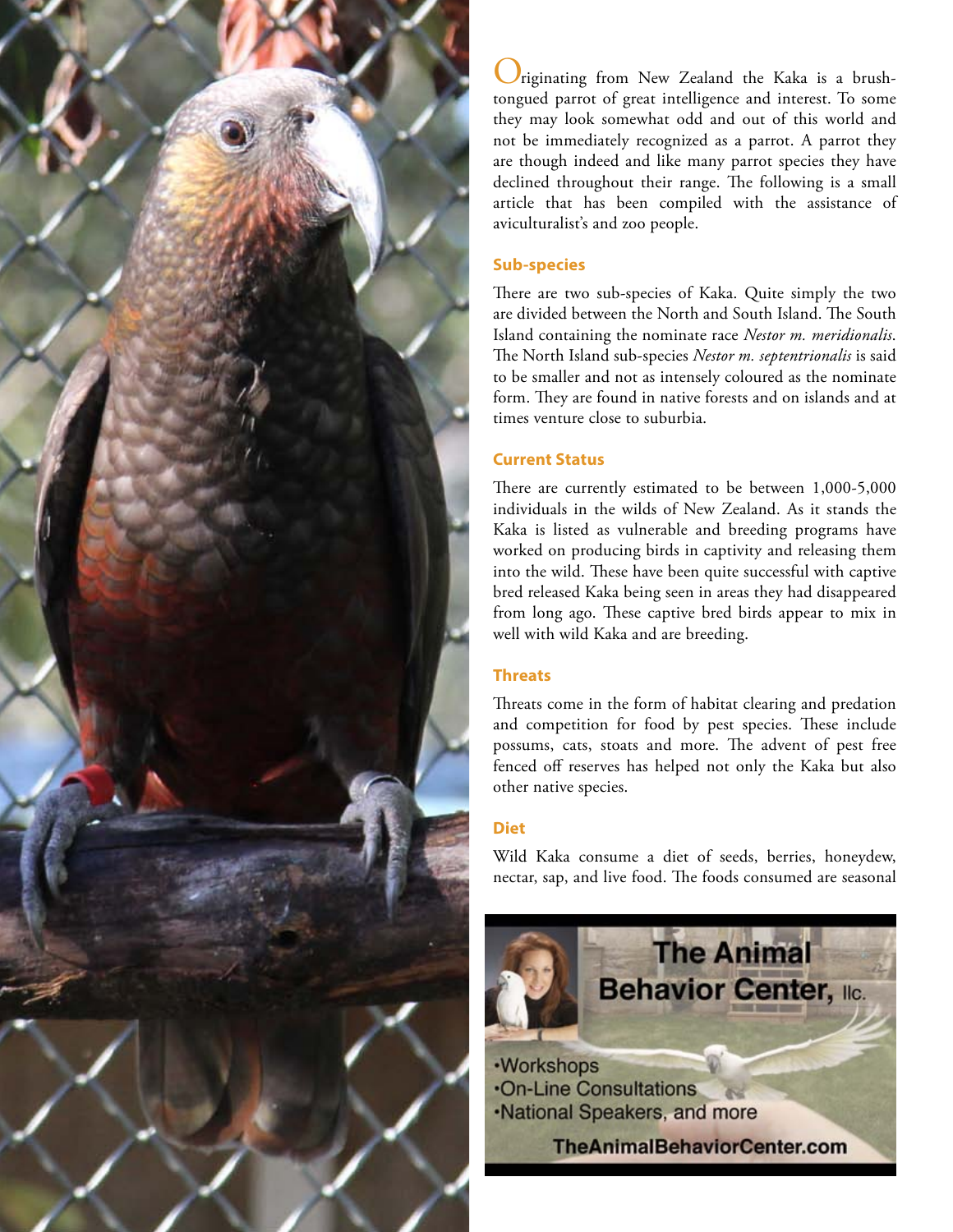

and birds move in search of food throughout the year. They are great pollinators of the forest and aside from a brush tongue they also have a large bill. This is used to extract wood boring larvae from trees and fallen stumps. They can be heard in the forest prizing open branches to get to the larvae they so desire.

Within a captive setting Kaka are very open in their dietary requirements. The species thrives on a varied diet with protein added as well. The following foods were fed to one captive population of Kaka.

Generic parrot mix Walnuts, Almonds, Peanuts Vegetables Fruits

To this diet also provided was wild browse and fowers. *Coprosma grandifolia* a species native to NZ was provided especially when in berry. The Kaka devours the fruit before stripping the leaves, eating the bark and the young shoots. For the nectar component native flax flowers, bottlebrush and any other fowers that were non-toxic were also provided and relished.

A supplement mixture containing Strawberry Complan and honey water was also provided and relished. A lot of live food was given and the birds especially loved chewing out rotten logs and feeding on the grubs of the huhu beetle.

A diet fed to another captive population consists of

- A generic parrot seed mix
- A nectar mix that contains pollen
- Lots of seasonal fruit and vegetables (Dates are relished)
- Berries of coprosma and cotoneaster
- Flax Flowers and Tree Lucerne
- Mealworms are ofered but never taken
- Logs are given regularly for the birds to extract larvae from



### **Golden Wings**



**Exotic Bird Farm** 

Hyacinths-Hawk Heads-Macaws-Cockatoo's Lories-Rose Breasted-Amazons Golden Conures-Major Mitchell Cockatoo's

fredsmith@wildblue.net Lakeland, Florida

Fred & Ramona Smith 863-858-6739

**Licensed Commercial Breeding Facility** 

**AFA Member** 

### LoryLeague.org



Come Join the fun at LoryLeague@yahoogroups.com Julie 206-772-1730 or 206-501-7428 blconnection@hotmail.com



LoruLeague.or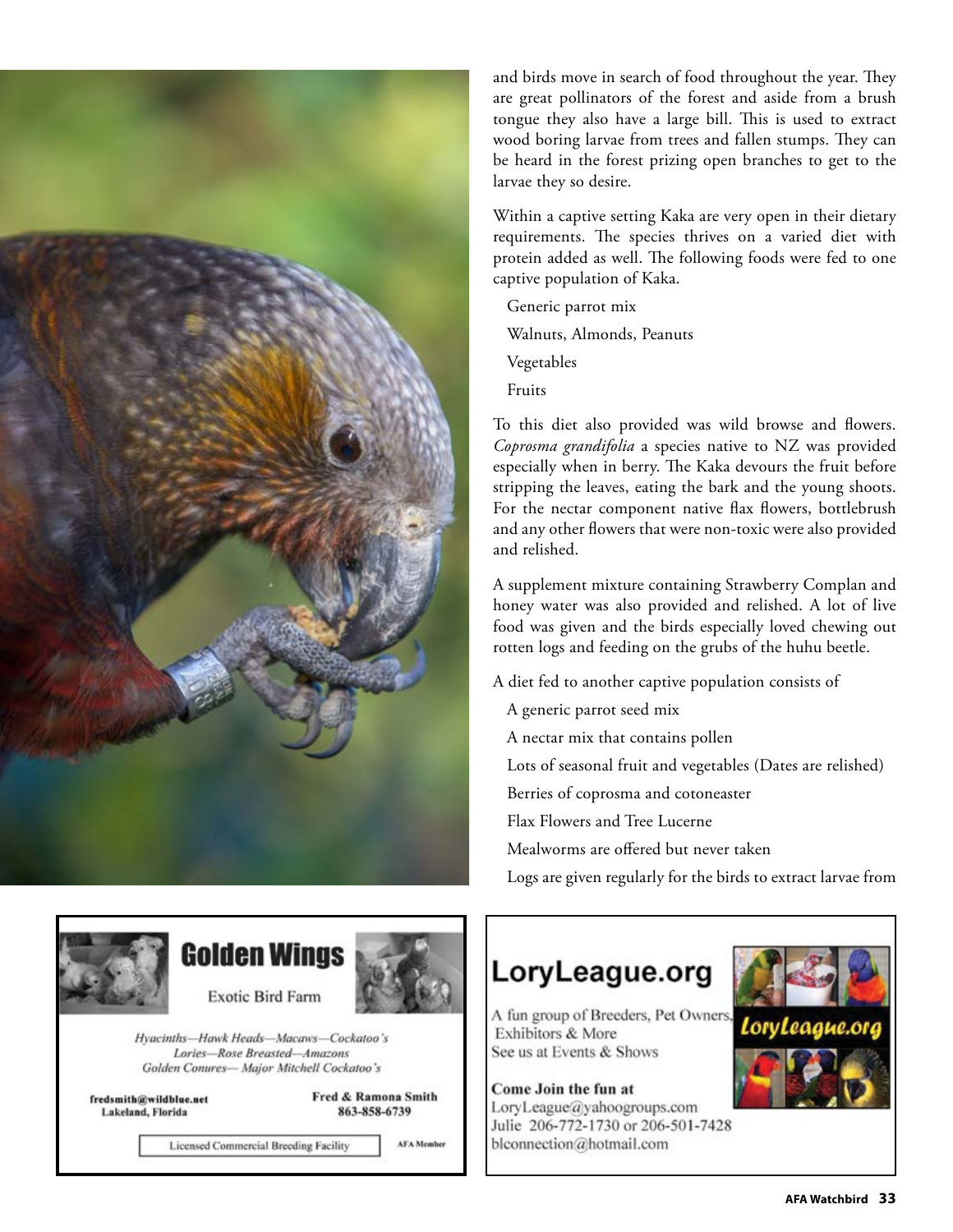#### **Housing**

To be fully appreciated Kaka require a large spacious aviary. Although they are largely arboreal they will and do spend a lot of time on the ground foraging. One pair was housed in a large planted aviary approximately 30m in length by 10m wide by 4m in height. This was for display purposes as well as conservation. It must be said that every inch of the space was well used by the birds and that anything new will be checked out very quickly and probably destroyed. Such is the intelligence of these birds that much should be given for the birds to exercise their brain.

For private avicultural purposes a smaller aviary may be used. It should be conventional with access to the floor of the aviary and allow for the birds to exercise and explore. Again the addition of stimulus is required more so than maybe required with some other parrot species. One private aviculturalist houses their birds in an aviary measuring 6 metres long x 6 metres wide x 3 metres high.

#### **Breeding**

Wild Kaka nest in tree cavities usually high above the ground except on islands where the nest may be closer to the forest foor. Up to 4 eggs are laid with 2-4 chicks being the norm. Young generally fedge at around 8 weeks of age and remain on the ground for an extended period, as they aren't usually fully developed. This makes them prone to predation from the likes of stoats. Kaka are relatively free breeders once paired up.

#### **Private Aviculture**

Sadly this species is in the hands of less than a handful of private aviculturalist's. New Zealand's authorities have a tendency to make the keeping of any native parrot species extremely difficult if not impossible. This is despite many competent aviculturalist's putting their hands up to work with the delightful birds of New Zealand. It can only be hoped that the government one day will recognize the untapped talent it has in its own backyard.





www.wingdow.com Chicago, IL USA (866) WINGDOW U.S. Pat. No. 6,857,394